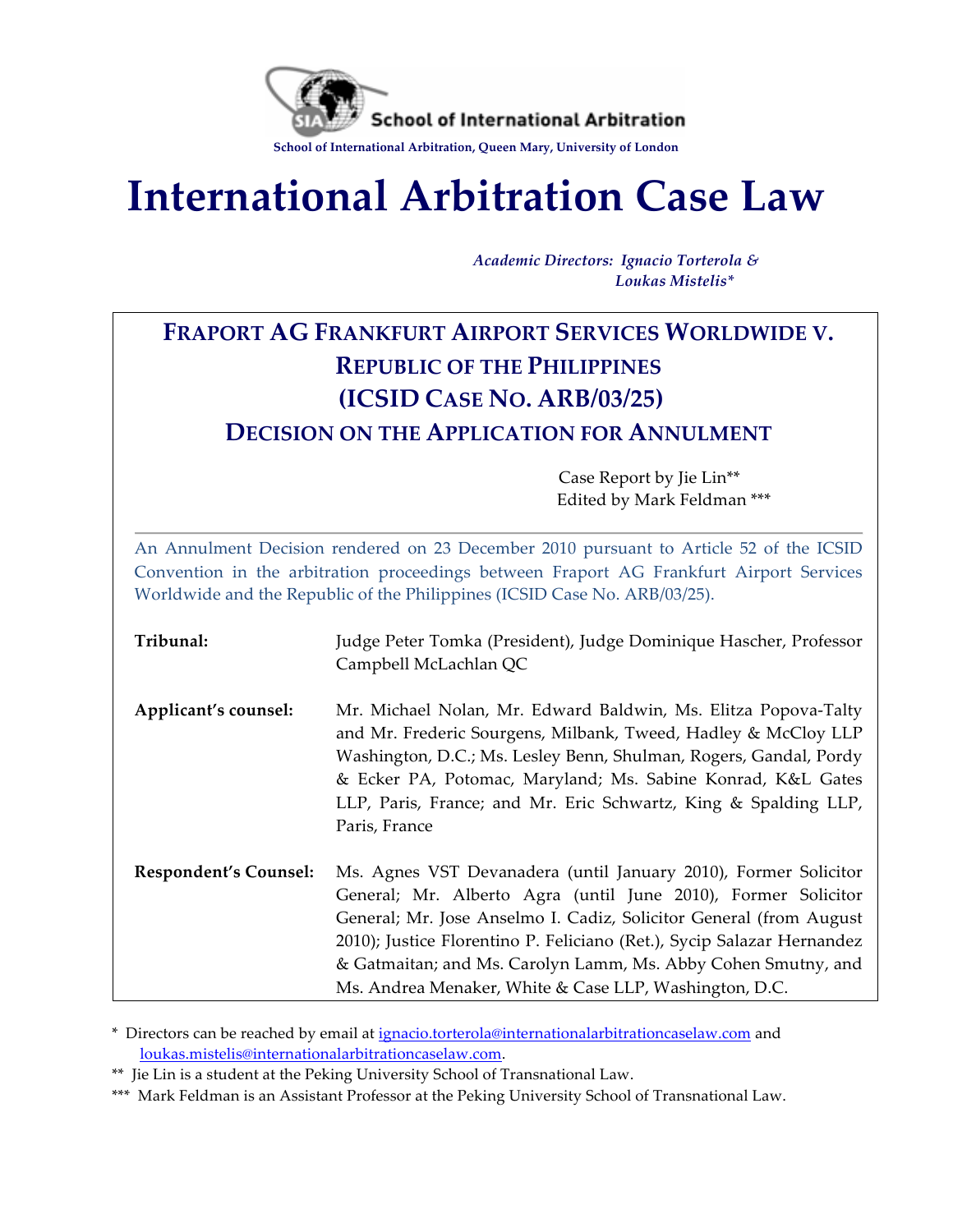#### INDEX OF MATTERS DISCUSSED

| A. Manifest Excess of Power (ICSID Convention Article 52(1)(b)) (II 33-118)3  |  |
|-------------------------------------------------------------------------------|--|
| B. Serious Departure from a Fundamental Rule of Procedure (ICSID Convention   |  |
|                                                                               |  |
| C. Failure to State Reasons (ICSID Convention Article 52(1)(b)) (TI 248-280)6 |  |
|                                                                               |  |
|                                                                               |  |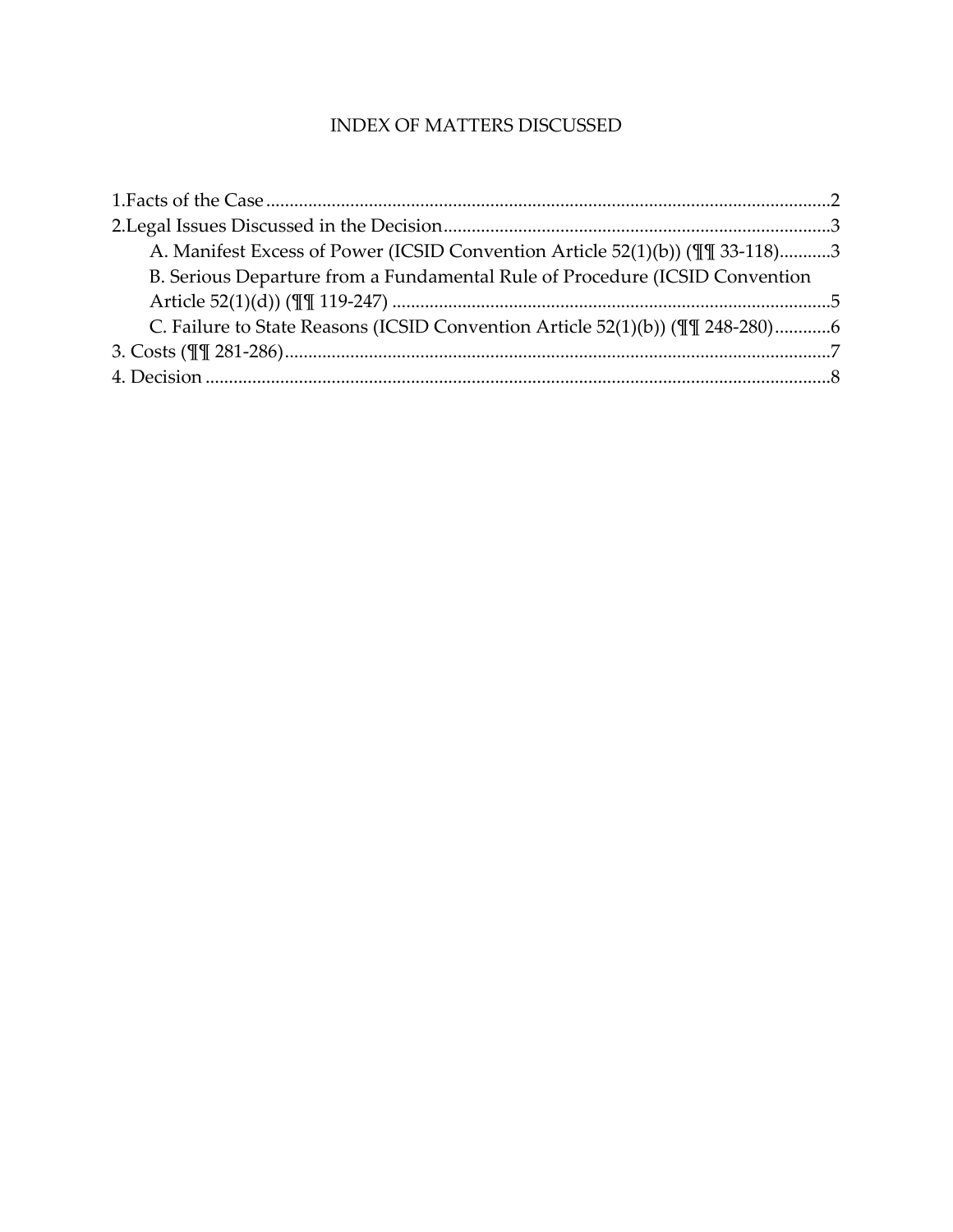#### *Digest*

#### **1. Facts of the Case**

On 6 December 2007, Fraport AG Frankfurt Airport Services Worldwide ("Fraport") filed with ICSID an application (the "Application") requesting the annulment of an award dated 16 August 2007 (the "Award") rendered by the tribunal (the "Tribunal") in the arbitration between Fraport and the Republic of the Philippines (ICSID Case No. ARB/03/25).

The dispute arose out of an investment made by a German company, Fraport, in a Philippine company, Philippine International Air Terminals Co., Inc. ("PIATCO"). In 1997, PIATCO and the Philippine government entered into a concession agreement for the construction and operation of an international passenger terminal at Ninoy Acqino International Airport in Manila ("Terminal 3"). The concession agreement was amended and supplemented. In 1999, Fraport entered into four agreements under which it acquired direct and indirect interests in PIATCO.<sup>1</sup>

At the end of November 2002, the President of the Philippines declared that the Government would not honor the Terminal 3 contracts because the Solicitor General and Justice Department had determined that the contracts were null and void. In May 2003, the Supreme Court of the Philippines ruled that Philippines law had been violated and that the Terminal 3 contracts were null and void *ab initio*.<sup>2</sup>

On 17 September 2003, Fraport initiated arbitration proceedings against the Philippines by submitting a Request for Arbitration to ICSID pursuant to the Agreement between the Federal Republic of Germany and the Republic of the Philippines on the Promotion and Reciprocal Protection of Investments (the "BIT").<sup>3</sup>

In the arbitration, the Philippines argued that Fraport's investment had been made in violation of the Philippines Anti-Dummy Law ("ADL") and thus fell outside the scope of the BIT, which required, under Article  $1(1)$ , that an investment be "accepted in accordance with the respective laws and regulations of either Contracting State." Fraport maintained that it had an investment within the meaning of Article  $1(1)$  of the BIT, and emphasized that the Philippines had known the details of PIATCO's shareholding structure and that it never charged Fraport with any violation of the ADL or any other law. $4$ 

i

<sup>1</sup> Award ¶¶ 14-17. <sup>2</sup> *Id*. ¶¶ 23-25. <sup>3</sup> *Id*. ¶¶ 14-19, 24. <sup>4</sup> *Id*. ¶¶ 27-28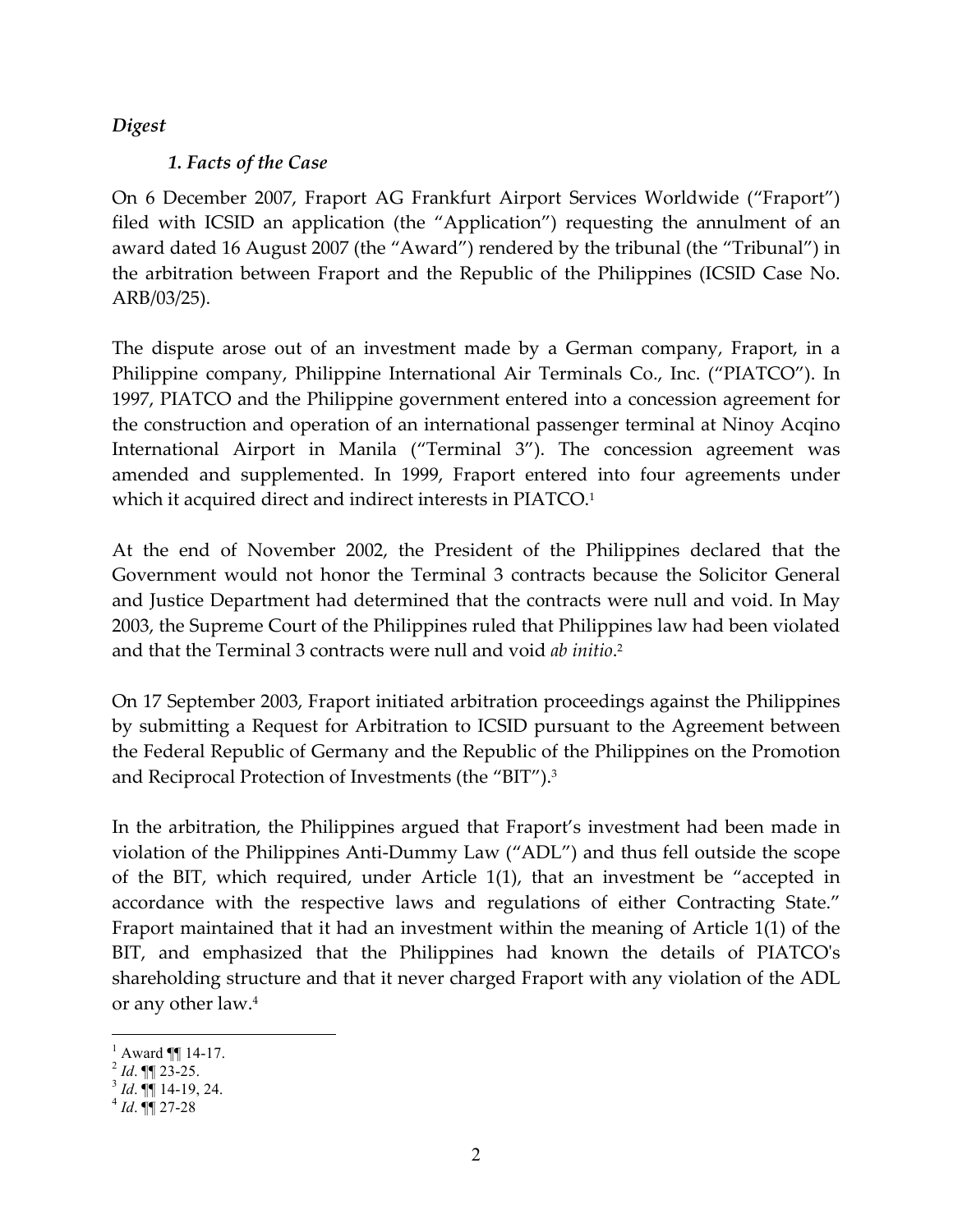In its Award, the Tribunal dismissed Fraport's claim, finding that Fraport's investment had not been made in accordance with Philippine law and thus fell outside the scope of the BIT. Dr. Bernardo Cremades signed a dissenting opinion, maintaining that no violation of Philippine law by Fraport had been established, and that in any event Fraport's shareholdings in PIATCO constituted an asset that had been accepted in accordance with Philippine law.<sup>5</sup> Fraport subsequently filed its Application, seeking annulment of the Award under Article 52(1) of the ICSID Convention.

#### *2. Legal Issues(Discussed(in(the(Decision*

In its Application, Fraport sought annulment on three separate grounds under Article  $52(1)$ : (i) the Tribunal had manifestly exceeded its powers; (ii) there had been a serious departure from a fundamental rule of procedure; and (iii) the Award failed to state the reasons on which it was based.<sup>6</sup>

#### *A. Manifest Excess of Power (ICSID Convention Article 52(1)(b)) (* $\mathbb{W}$  33-118)

The Committee found that a tribunal exceeds its powers under Article  $52(1)(b)$  not only when the tribunal exercises jurisdiction that it does not in fact possess, but also "when a Tribunal fails to exercise the jurisdiction which it has been granted."7

The Committee observed that Article  $52(1)(b)$  requires an excess of powers and that such excess be "manifest."<sup>8</sup> The Committee found that the "manifest" requirement "goes to the nature of the review exercise": when a tribunal's jurisdiction "is reasonably open to more than one interpretation, the *ad hoc* Committee will give special weight to the Arbitral Tribunal's interpretation of the jurisdictional instrument." 9 When a tribunal's decision on jurisdiction was not unreasonable, the "Committee will not intervene."<sup>10</sup> The Committee found that there is a "heavy burden" on the applicant to establish a manifest excess of powers, which should be "demonstrable and substantial."<sup>11</sup>

Fraport argued that the Tribunal manifestly exceeded its powers on three separate grounds. First, the Tribunal interpreted Article  $1(1)$  of the BIT as a "legality

i

 $5$  Dissenting Opinion of Bernardo M. Cremades §§1, 13.

 $6$  Decision on the Application for Annulment ("Decision")  $\P$  2.

 $^7$  Decision ¶ 37.<br><sup>8</sup> *Id*. ¶ 40.

<sup>8</sup> *Id*. ¶ 40. 9 *Id*. ¶ 44. 10 *Id*. ¶ 44. 11 *Id*. ¶ 44.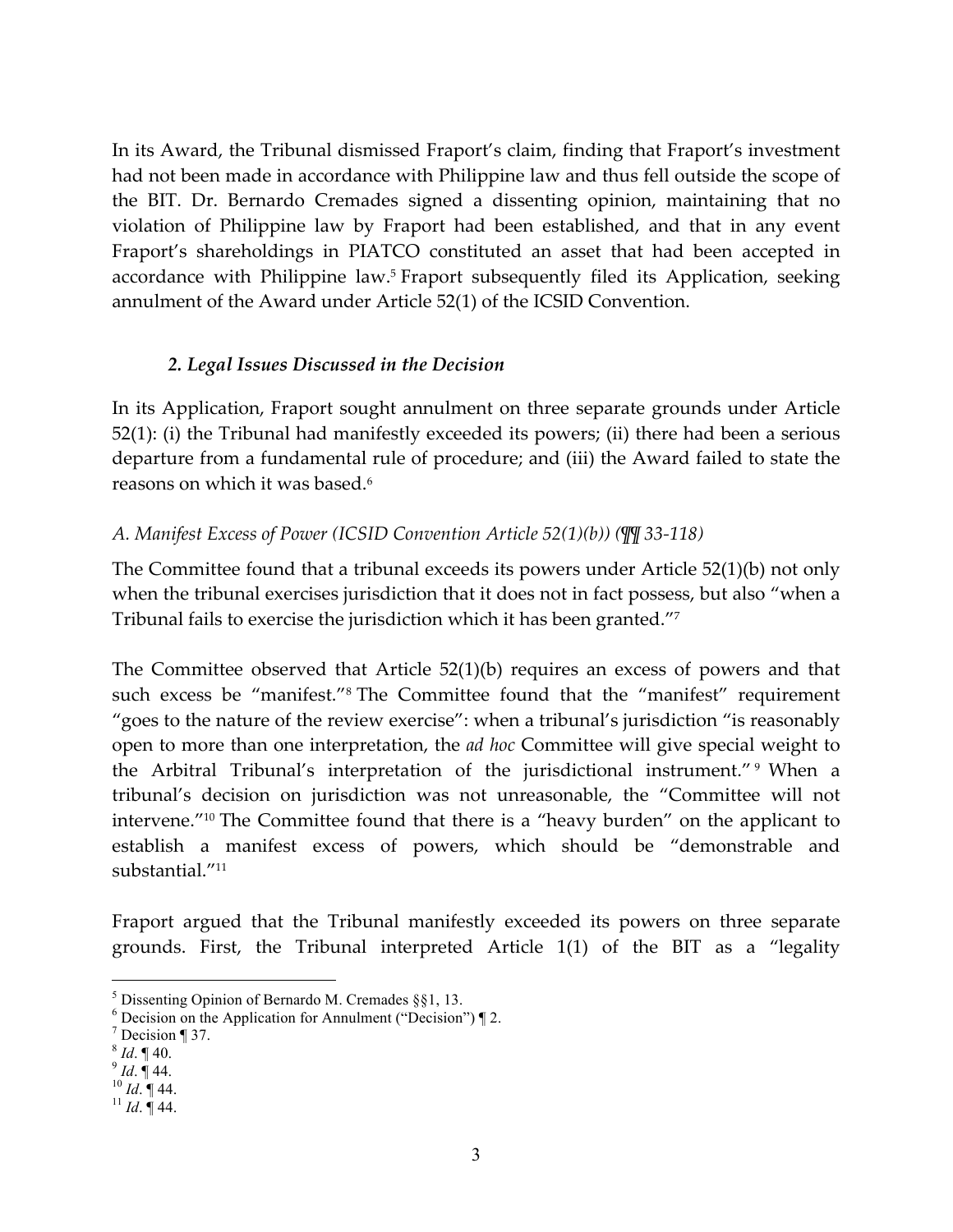requirement" (requiring investments to be made in accordance with law) rather than as an "admission provision" (requiring investments to be "accepted" in accordance with law). Second, when dismissing Fraport's claim, the Tribunal considered only part of Fraport's investments, and failed to consider certain shareholdings, loans, and guarantees held by Fraport. Third, the Tribunal failed to identify any violation of the ADL by a principal, and thus Fraport could not have violated the ADL as an accessory.<sup>12</sup>

Regarding Fraport's first argument, the Committee clarified that it was not "empowered to act as an appeal body and substitute its own interpretation of the BIT" for the one adopted by the Tribunal.<sup>13</sup> In particular, the Committee found that so long as the Tribunal's interpretation was "tenable," it would not be "open to the Committee to conclude that the Tribunal manifestly exceeded its powers." <sup>14</sup> Finding that the Tribunal's interpretation of Article 1(1) of the BIT was "not untenable," the Committee concluded that the Tribunal did not manifestly exceed its powers.<sup>15</sup>

In response to Fraport's second argument – that the Tribunal had failed to consider some of Fraport's investments when dismissing the claim – the Committee ruled that the Tribunal had not manifestly exceeded its powers, finding that "the Tribunal was entitled to treat Fraport's investment participation in the Terminal 3 Project as a unity pursuing the same objective" and thus could apply its analysis "to the investments of Fraport as a whole."<sup>16</sup>

Regarding Fraport's third argument, the Committee did not "consider it appropriate to review, in the context of an annulment procedure, the findings of the Tribunal that Fraport had violated the ADL."<sup>17</sup>

With respect to Fraport's arguments under Article  $52(1)(b)$ , the Committee ultimately concluded that "it would trespass the limits of its annulment powers, transforming itself into an *organe d'appel*, if it were to uphold Fraport's claim that the Tribunal manifestly exceeded its powers."<sup>18</sup>

- 12 *Id.* ¶¶ 48-58.<br>
13 *Id.* ¶ 112.<br>
14 *Id.* ¶ 112.<br>
16 *Id.* ¶ 113.<br>
17 *Id.* ¶ 116.<br>
18 *Id.* ¶ 118.
- 
- 
- 
- -

i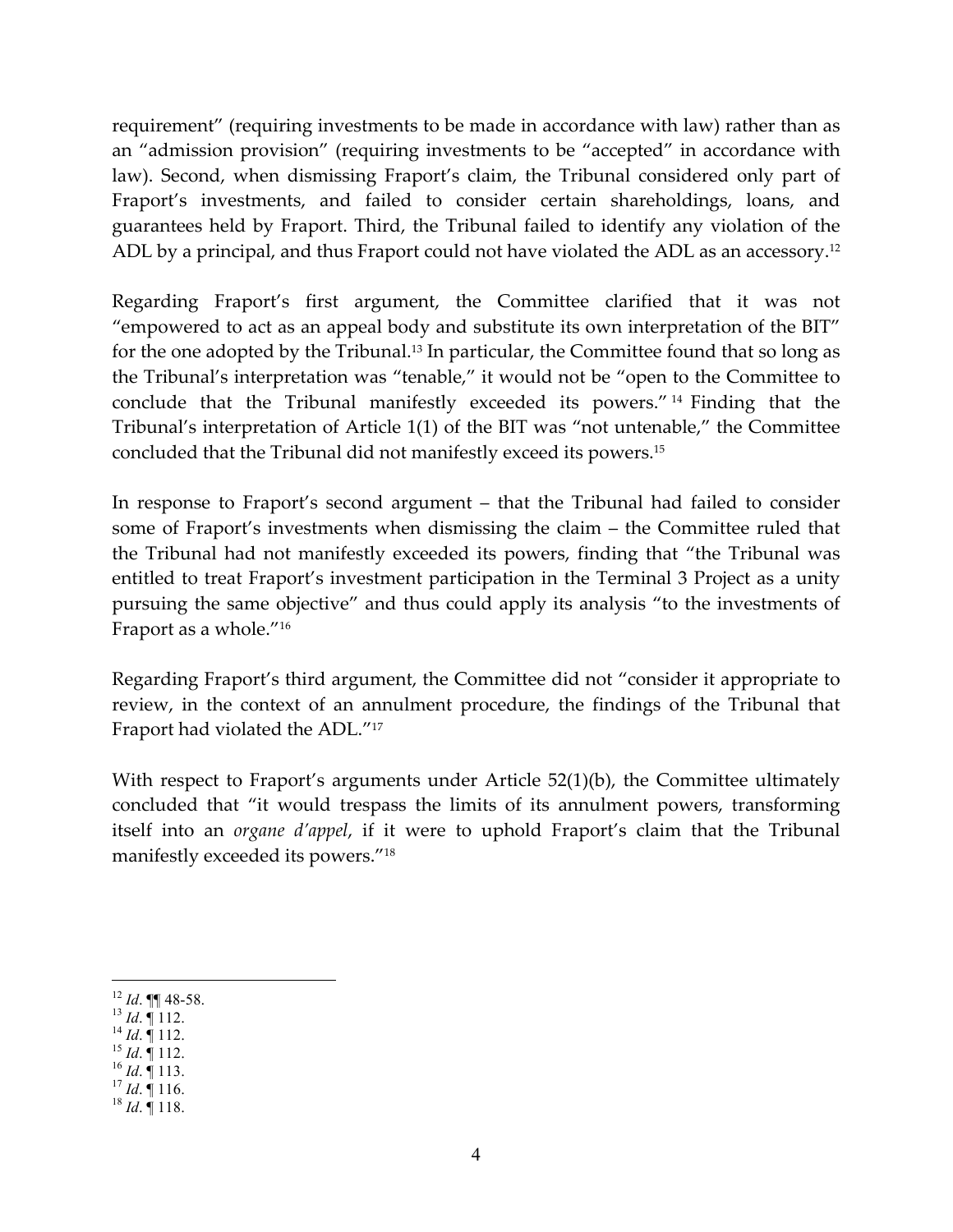### B. Serious Departure from a Fundamental Rule of Procedure (ICSID Convention Article  $52(1)(d)$  (TV 119-247)

The Committee observed that the availability of annulment Article  $52(1)(d)$  for "a serious departure from a fundamental rule of procedure" was intended to "control the integrity of the arbitral procedure" and contained "the twin requirements that the rule of procedure must be fundamental and that the departure from it must be serious."<sup>19</sup>

Fraport argued, on two grounds under Article  $52(1)(d)$ , that the Tribunal committed a serious departure from a fundamental rule of procedure: (a) by disregarding the principles that must be respected when determining whether a criminal law had been violated, specifically the principles of *nullum crimen sine lege* and *in dubio pro reo*; (b) by relying on evidence admitted after the close of proceedings in denial of Fraport's right to be heard.<sup>20</sup>

Fraport characterized the principles of *nullum crimen sine lege* and *in dubio pro reo* as "expressions of the right to a fair trial in any case where a court or a tribunal is applying criminal law."<sup>21</sup> Fraport asserted that those principles must be respected whenever a criminal statute (such as the ADL) is applied, even when the statute is applied "only incidentally in the context of international arbitral proceedings."<sup>22</sup> A failure to do so, Fraport maintained, constitutes a breach of a fundamental rule of procedure.

The Philippines responded that the *nullum crimen sine lege* and *in dubio pro reo* principles were not applicable to the case because they were not rules of procedure; rather, "nullum crimen is a substantive rule, and in dubio establishes a standard of evidential proof applicable only to criminal cases."23

The Committee agreed that the *nullum crimen* principle was not a rule of procedure, $24$ and found that the *in dubio* principle applied "as a right of the defence in criminal proceedings" but could not be "transposed into the context of international arbitral proceedings because to do so would be inconsistent with the principle of equality of the parties."25

- $^{20}$  Id.  $\parallel$  120.
- <sup>21</sup> Id.  $\parallel$  124.
- $^{22}$  *Id.*  $\overline{$  121.
- $^{23}$  *Id.*  $\llbracket$  134.
- $^{24}$  *Id.*  $\overline{$  191.
- $^{25}$  *Id.*  $\dot{$  193.

 $19$  *Id.* ¶ 180.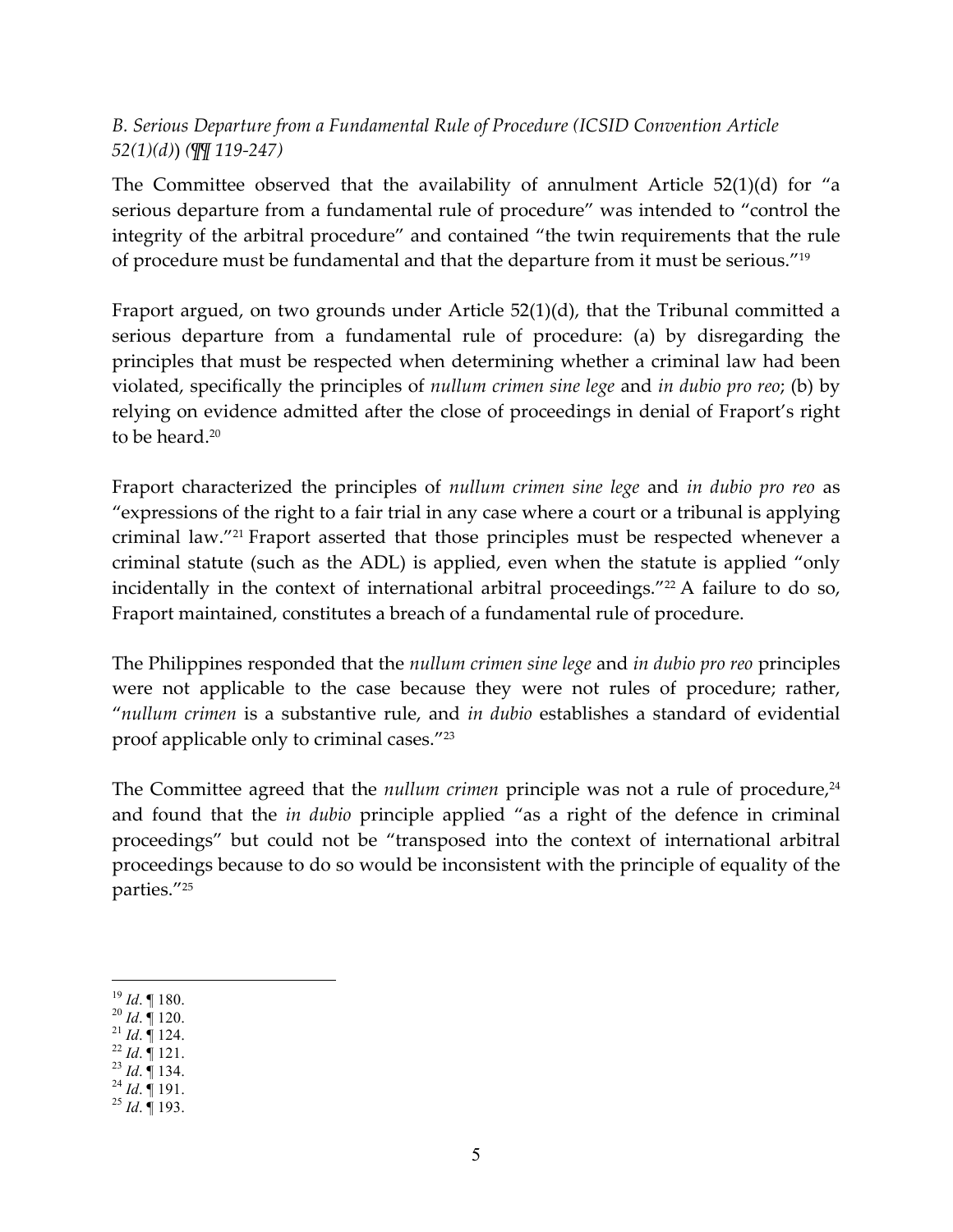The Committee then addressed the right to be heard, which, it found, "is undoubtedly accepted as a fundamental rule of procedure, a serious failure of which could merit annulment."<sup>26</sup> The issue of the parties' right to be heard concerned the Tribunal's decision to admit evidence relating to the determination by the Philippine Special Prosecutor not to prosecute officers and directors of Fraport for any alleged violation of the ADL (the "Prosecutor's Resolution").<sup>27</sup>

The Committee concluded that "the Tribunal's treatment of the parties following receipt of the Prosecutor's Resolution did constitute a serious departure from the fundamental rule of procedure entitling the parties to be heard."<sup>28</sup> Specifically, the Tribunal failed to reopen proceedings following its receipt of the Prosecutor's Resolution and documents from the Prosecutor's file, <sup>29</sup> which denied the parties an opportunity to make submissions on the legal effect of the Prosecutor's Resolution.<sup>30</sup> Denying the parties that opportunity, the Committee found, "materially prejudiced Fraport, in view of the Tribunal's adverse findings both as to the question of fact relating to the record before the Prosecutor and as to the relevance of the Prosecutor's Resolution for the question of law concerning the construction of the ADL."31 Given the serious departure from the fundamental rule of procedure, the Committee concluded that "the Award must be annulled in its entirety. $1/32$ 

#### *C. Failure to State Reasons (ICSID Convention Article 52(1)(e)) (* $\sqrt{\psi}$  *248-280)*

In its third ground for annulment of the Award, under Article  $52(1)(e)$  of the ICSID Convention, Fraport asserted the Award "failed to state the reasons on which it is based." The Committee observed that "the obligation to give a reasoned award is a guarantee that the Tribunal has not decided in an arbitrary manner," but that a challenge under Article  $52(1)(e)$  is limited to review of the legality of the award "without retrial of the factual and legal issues dealt with by the tribunal." $33$ 

Fraport maintained that the Tribunal failed to state reasons in the Award in four respects: first, "there are no reasons with respect to [Fraport's] alleged breach as principal or accessory"; second, "the failure to give reasons as to whether an attempt constitutes an offense under the ADL"; third, the Award failed to apply the *nullum* 

- 
- 
- 
- 
- 
- 

 $26$  *Id.* 197.

<sup>26</sup> *Id*. ¶ 197. 27 *Id*. ¶¶ 120, 166. 28 *Id*. ¶ 218. 29 *Id*. ¶ 235. 30 *Id*. ¶ 244. 31 *Id*. ¶ 246. 32 *Id*. ¶ 247. 33 *Id*. ¶ 250.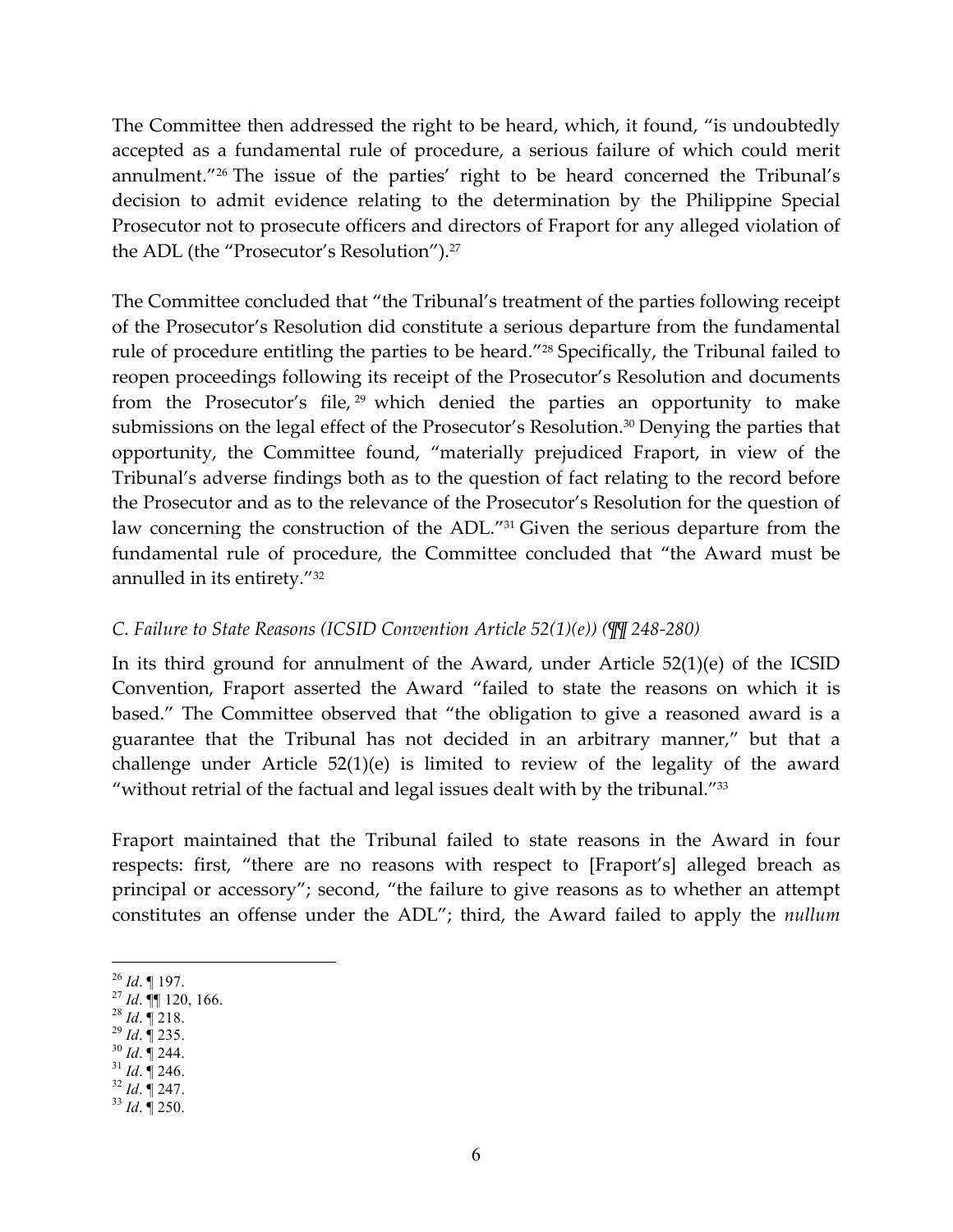*crimen* principle; and fourth, "the Award fails to give reasons for its failure to apply the BIT separately to each of Fraport's discrete investments."34

The Committee observed, with respect to Article 52(1)(e), that "an *ad hoc* committee controls the award for what has been actually decided by the Tribunal and not for what the applicant would have wished the award to be."<sup>35</sup> That distinction, the Committee found, had "particular implication" for Fraport's first, third, and fourth objections under Article  $52(1)(e).^{36}$ 

Regarding Fraport's first objection, given that the "Tribunal considered the ADL in the course of its examination of whether Fraport's investment was protected by the BIT, not in the context of criminal charges against Fraport," the Tribunal was not required to clarify whether Fraport had acted as a principal or accessory.<sup>37</sup> With respect to Fraport's third and fourth objections, the Committee found that Fraport had not raised those arguments before the Tribunal, and thus "Fraport's criticism of the Award for giving no reasons to arguments which [Fraport] raises for the first time in the annulment proceeding is groundless."<sup>38</sup>

As to Fraport's second objection, the Committee emphasized that "the annulment" proceeding cannot cause an entire reopening of the case."<sup>39</sup> Finding that "[i]t is not the task of the ad hoc Committee under Article  $52(1)(e)$  of the ICSID Convention to consider whether the reasons given by the Tribunal are convincing,"<sup>40</sup> the Committee concluded that "there was no lack of reasoning or contradictions in the reasoning of the Tribunal" and thus the conditions for annulment under Article  $52(1)(e)$  "are not present in the case at hand."<sup>41</sup>

#### 3. Costs ( $\P$ <sup> $\P$ </sup> 281-286)

The Committee found that it was appropriate and fair for each party to bear the costs of its legal representation and for ICSID costs, including the fees and expenses of the Committee members, to be borne equally by the parties.

- 
- 
- 
- 
- 

i<br>Li 34 *Id*. ¶¶ 251-254, 272. 35 *Id*. ¶ 259. 36 *Id*. ¶ 259. 37 *Id*. ¶¶ 268, 269. 38 *Id*. ¶ 270. 39 *Id.* ¶ 272. 40 *Id*. ¶ 277. 41 *Id*. ¶ 280.